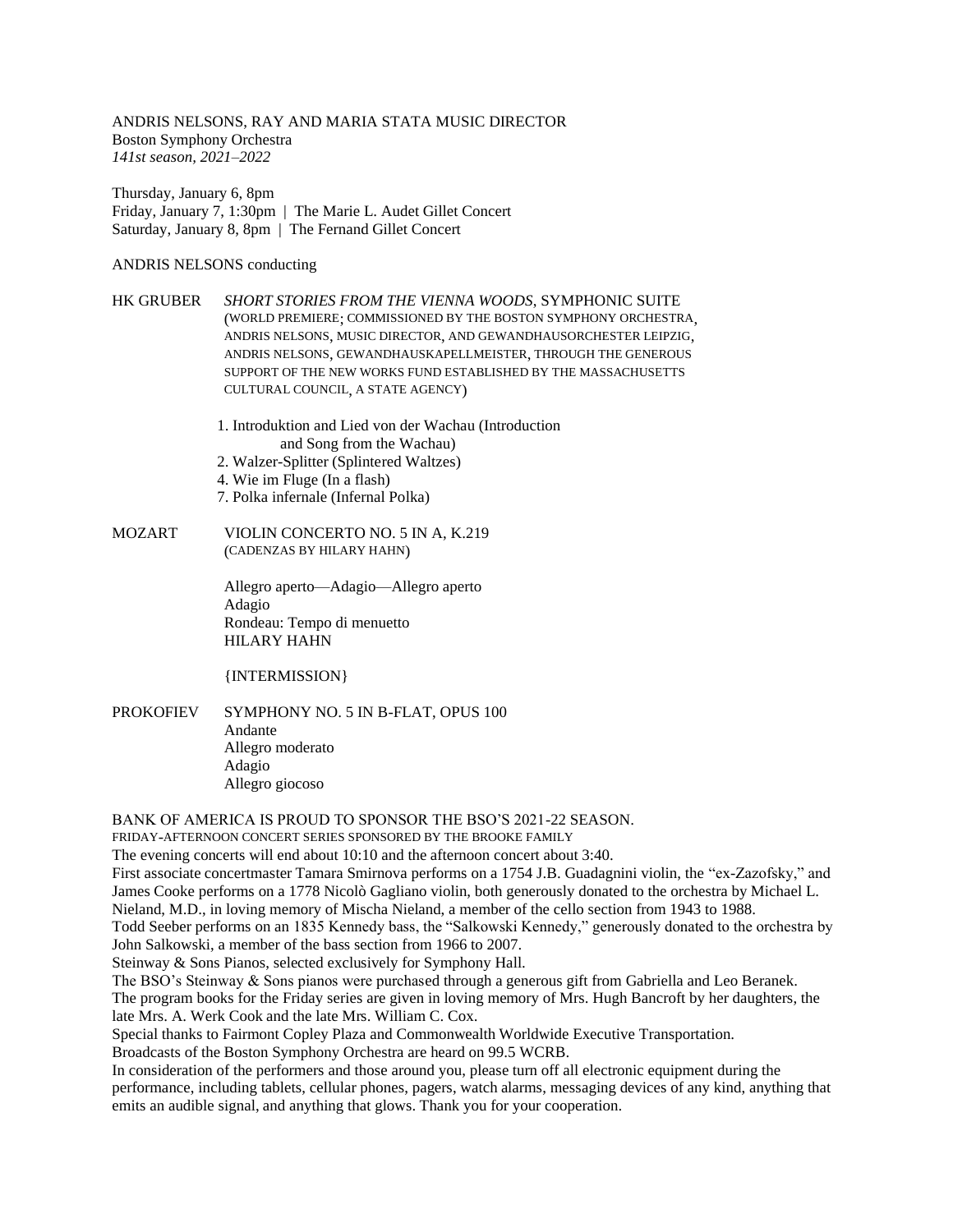Please note that the use of audio or video recording devices and taking pictures of the artists—whether photographs or videos—are prohibited during concerts.

## **The Program in Brief…**

The Viennese composer HK Gruber's opera *Tales from the Vienna Woods*, based on Ödön von Horváth's play of the same name, was premiered at the Bregenz Festival in 2014. In 2019 he composed the orchestral suite *Short Stories from the Vienna Woods*, co-commissioned by the BSO and the Gewandhausorchester Leipzig. These performances are the world premiere of four movements of the seven-movement suite. Gruber's eclectic and vibrant style, rich with allusions to popular music and jazz, reflects the humor, anxiety, and humanity of Horváth's portrait of middleclass life in early 1930s Vienna.

Although his main instrument was the keyboard, Wolfgang Mozart played violin in the Salzburg court orchestra and, according to his father Leopold—who literally wrote the book on violin performance—he was a surpassingly fine player. Mozart wrote all five of his violin concertos within the space of about two years in his late teens, dating the fifth and final concerto December 20, 1775. The Concerto No. 5 in A has the sometime-nickname "Turkish," referring to an interlude in the concerto's finale that strings together several tunes with origins well east of Mozart's homeland.

It was Sergei Prokofiev himself who provided the most useful and concise description of his own musical style, citing four characteristic elements—the classical, the innovative, the motoric, and the lyrical—balanced in different ways in each of his compositions throughout his career. The January 1945 premiere in Moscow of his Fifth Symphony, with the composer conducting, brought him one of the greatest triumphs of his career. Following the first American performances in November 1945 by the Boston Symphony Orchestra under Serge Koussevitzky, Prokofiev sent Koussevitzky a telegram reading "Happy you conducting American premiere my Fifth Symphony.... Sending sincere friendly greetings you and all members your magnificent orchestra."

*Robert Kirzinger/Marc Mandel*

# **NOTES ON THE PROGRAM**

### **HK Gruber**

### *Short Stories from the Vienna Woods***—Symphonic Suite from the opera** *Tales from the Vienna Woods*

HK (Heinz Karl) Gruber was born in Vienna on January 2, 1943, and lives there. His opera *Geschichten aus dem Wienerwald* (*Tales from the Vienna Woods*), based on the Ödön von Horváth play of the same name and with a libretto by Michael Sturminger, was premiered at the Bregenz (Austria) Festival in 2014. The composer arranged his half-hour, seven-movement symphonic suite from the opera, *Short Stories from the Vienna Woods*, in 2019 on a joint commission from the Boston Symphony Orchestra, Andris Nelsons, Music Director, and Gewandhausorchester Leipzig, Andris Nelsons, Gewandhauskapellmeister, through the generous support of the New Works Fund established by the Massachusetts Cultural Council, a state agency. Four movements of the suite—nos. 1, 2, 4, and 7—were to have been premiered in Leipzig by the GHO and Nelsons in March 2020, followed by their American premiere in April; those events were postponed by the onset of the pandemic. The present performances of movements 1, 2, 4, and 7 are the world premiere of music from the suite.

The score of *Short Stories from the Vienna Woods* calls for 2 flutes (both doubling piccolo), 2 oboes (2nd doubling English horn), 3 clarinets (2nd doubling E-flat clarinet, 3rd doubling bass clarinet), alto saxophone, tenor saxophone (doubling soprano saxophone), 2 bassoons, contrabassoon (doubling bassoon 3), 4 horns, 3 trumpets (1st doubling flugelhorn), 3 trombones (1st doubling tenor horn), tuba, timpani (doubling large whip), percussion (3 players: vibraphone, xylorimba, marimba, tubular bells, glockenspiel, crotales, cymbals, side drum, large bass drum, large Chinese tam-tam, large suspended cymbal, bass drum with attached cymbals, large splash cymbal, large Chinese cymbal, drum kit, bell plates, tenor drum), harp, piano (doubling honky-tonk piano), and strings (first and second violins, violas, cellos, and double basses). The duration of this four-movement selection is about 17 minutes.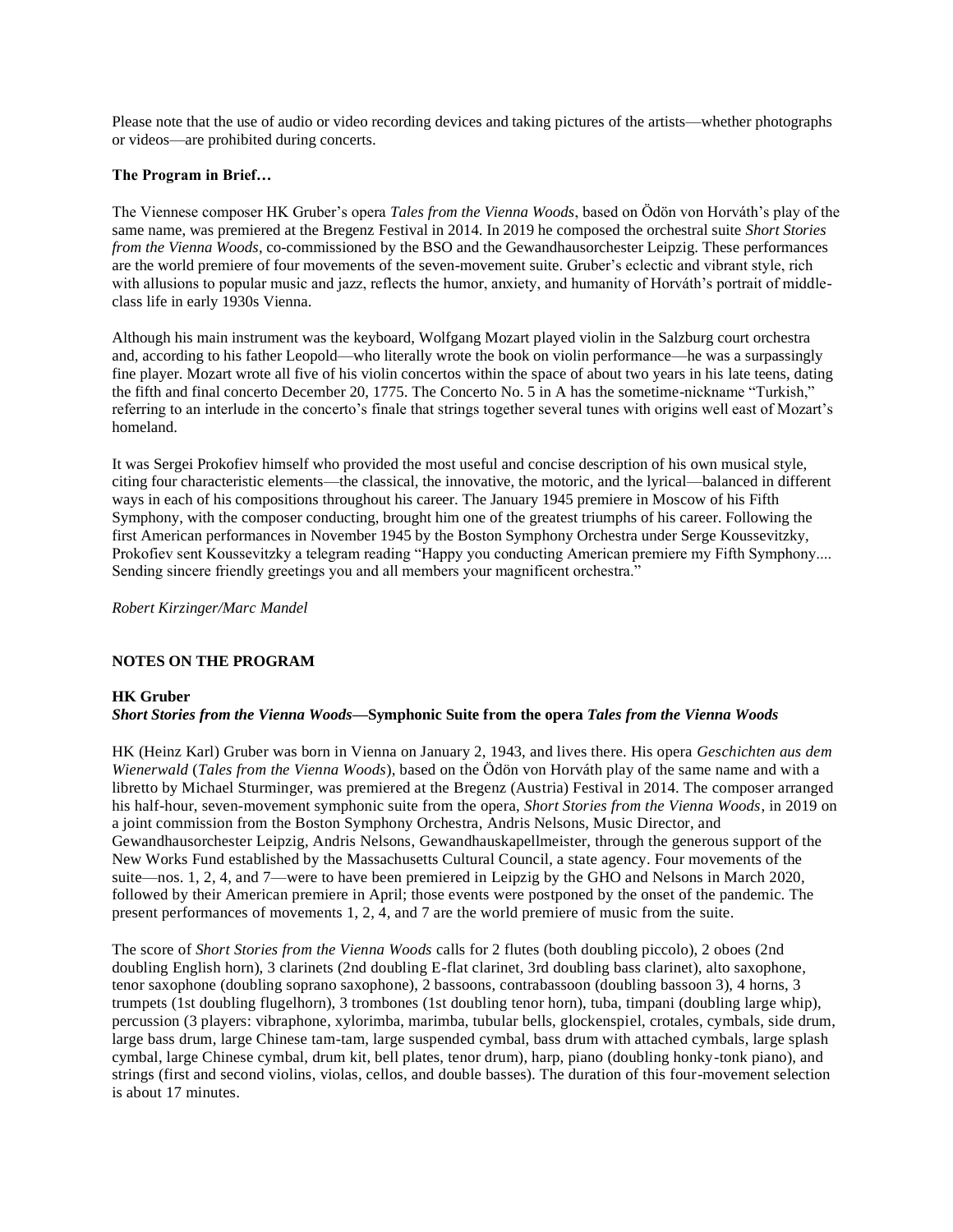Every moment of HK Gruber's large and varied output of music is theater, whether or not conceived as a formally staged, narrative work. His concert works, no less than his stage works, contain elements of drama and performance that go well beyond traditional constraints. His joy in using familiar musical styles from the jazz and popular realms enables immediate points of connection for the listener, but the freshness of context for these reference points and the composer's sonic imagination take his work far beyond pastiche. Gruber has spent a lifetime immersed in the musically saturated city of Vienna, the city of Mozart and Beethoven, Brahms and Schoenberg. As a child, he was a member of the famous Vienna Boys Choir for several years before a mentor suggested, given the size of his hands, that he should also take up the double bass. He studied bass at the Vienna Hochschule für Musik along with composition and theory. His principal composition teachers included Alfred Uhl, the Schoenberg pupil Erwin Ratz, and Gottfried von Einem, and he was strongly drawn to Igor Stravinsky's music.

Gruber's professional career as a bassist had begun with the Viennese composer/conductor Frederic Cerha's new music ensemble die reihe, and he was principal double bass of Vienna's Tonkünstler Orchester before starting his long tenure in the bass section of the Austrian Radio Symphony Orchestra. Forty years as a professional double bassist gave him the financial security to compose without the added complications of seeking and fulfilling commissions beyond those projects that really appealed to him. In 2009 he was made an honorary member of the Wiener Konzerthaus, a distinction he shares with such great predecessors as Stravinsky, Pierre Boulez, and Leonard Bernstein.

Like many composers in the 1960s trying to find new avenues outside of the academy and traditional concert hall, in 1967 Gruber, Kurt Schwertsik, and others founded the MOB art & tone ART Group for performing their own work and that of the iconoclastic Argentine composer Mauricio Kagel. Much of its repertoire had strongly irreverent, theatrical leanings under the influence of older German melodrama (via such works as Schoenberg's *Pierrot lunaire*) as well as the performance art of the 1960s-era Fluxus movement and John Cage's "happenings." Gruber's compositional style was indelibly marked by the music of Hanns Eisler and the Kurt Weill/Bertolt Brecht collaborations, especially *Die Dreigroschenoper* (*The Threepenny Opera*).

Gruber has said that playing in an orchestra was the best education a composer could ask for: he was free to consult any of his accomplished colleagues about the nuances of their instruments and could hear from within the ensemble the orchestral strategies employed by composers ranging from Haydn to Stravinsky. In recent years Gruber has himself become a sought-after orchestral conductor, leading many of Europe's important ensembles; in 2009 he was appointed composer/conductor of the BBC Philharmonic. He is a frequent guest of the Gewandhausorchester Leipzig, and for the 2019-2020 season was the orchestra's Gewandhauskomponist (the GHO's resident guest composer).

By the late 1960s Gruber had achieved recognition as both a composer and as a cabaret-style actor and singer, parallel pursuits that led such works as his *Frankenstein-Suite* (1970) and his "musical spectacle" *Gomorra* (first version 1976). He rewrote the former in 1978 as the orchestral "Pan-Dämonium" *Frankenstein!!*, which was premiered by Simon Rattle (just 23 at the time) and the Royal Liverpool Philharmonic with the composer himself as "chansonnier." Suddenly he found himself with an international hit on his hands. *Frankenstein!!* has been performed hundreds of times all over the world in both orchestral and chamber versions and has also been staged. Most performances, including one by the Tanglewood Music Center Orchestra led by Gunther Schuller in August 1980, have featured the composer as soloist. In addition to *Tales from the Vienna Woods*, further dramatic works include the opera *Der Herr Nordwind* (*Lord Northwind*, 2005), composed for the Zurich Opera house, and the music theater works *Expulsion from Paradise* and *Gloria, a Pig Tale*. His music's exuberance and theatricality have made him popular for instrumental soloists as well; not surprisingly, concertos dominate his orchestral catalog. These include his trumpet concerto *Aerial*, written for Håkan Hardenberger; his Cello Concerto, premiered by Yo-Yo Ma and Boston Musica Viva at Tanglewood; his Piano Concerto, composed for Emanuel Ax and the New York Philharmonic, and two percussion concertos, *into the open…* for Colin Currie, and *Rough Music*, for Gerald Fromme.

*Tales of the Vienna Woods*, Opus 325, is one of the most famous waltzes by the Waltz King, Johann Strauss II, one of those pieces that even today, more than 150 years after it was written, epitomizes an optimistic, opulent,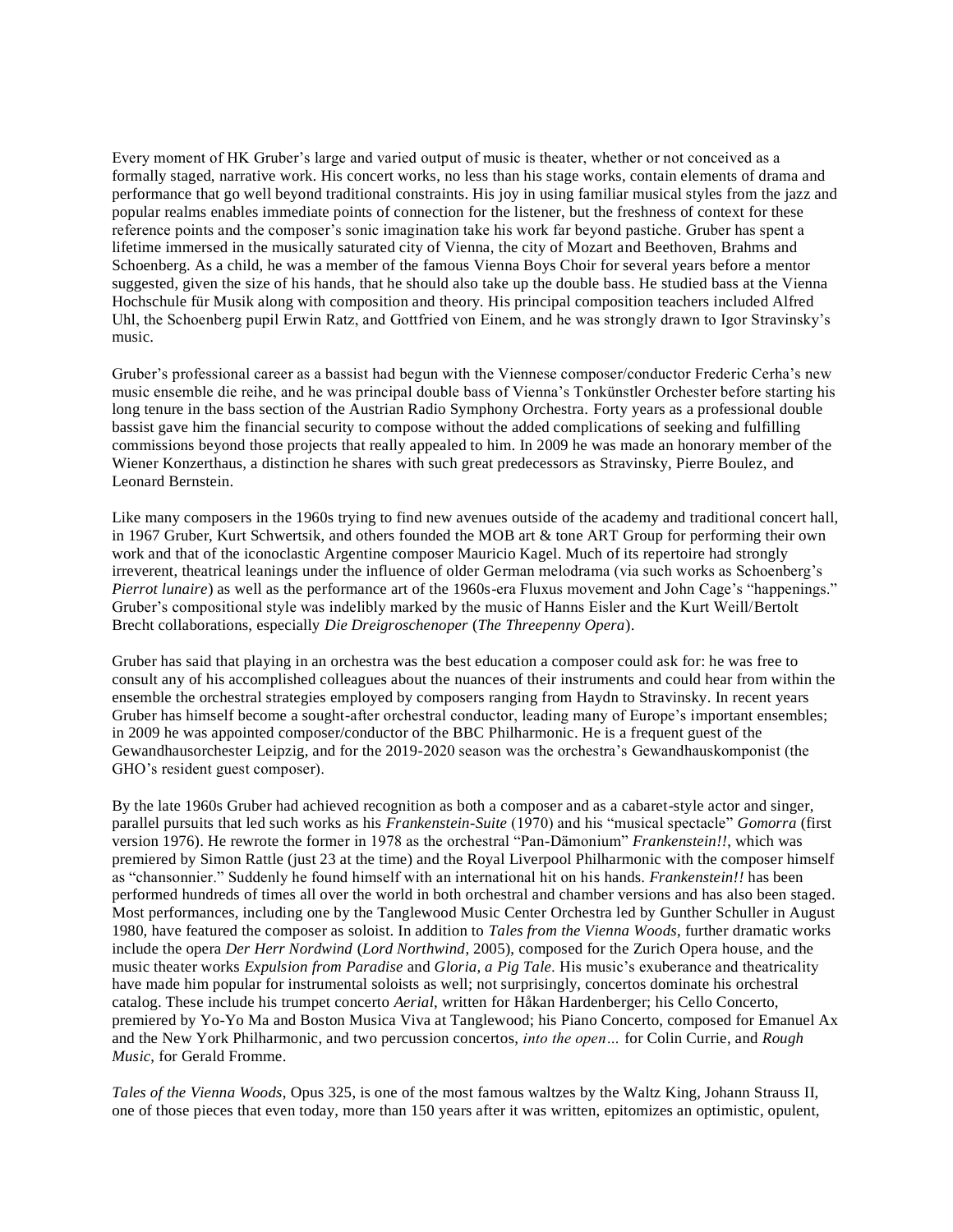comfortable Vienna, the Vienna of social climbing and prosperity. By 1931, in the interwar period in which the Croatia-born Hungarian-Austrian novelist and playwright Ödön von Horváth (1901-1938) wrote his celebrated *Tales from the Vienna Woods*, he could readily invoke Strauss's waltz to represent a longed-for past in the face of the dark present and uncertain future the Viennese middle class faced as fascism, economic despair, and intolerance swept through Europe. Although little known in the U.S., Horváth was one of the most important German-language playwrights of interwar Europe, on a par with Bertolt Brecht. (There are at least half a dozen filmed versions of *Tales from the Vienna Woods*.)

It was the Vienna-born writer and director Michael Sturminger who in 2005 suggested Horváth's play to HK Gruber as the basis of an opera. The play's use of sharply drawn, almost caricatured roles, its ambivalent mix of bourgeois and working-class cultural perspectives, and its thematically pertinent references to Strauss's waltzes and other music had already prepared the ground; as Gruber has said, "For me it is still Horváth who is the composer of the opera because his words are already music for me" (from an interview with Steph Power for *Wales Arts Review*). The opera was ultimately commissioned by the Bregenz Festival in 2011; Sturminger served as librettist and director, and the work was premiered at Bregenz in July 2014. It has since been staged in Berlin and Vienna.

The opera's delightfully named suite *Short Stories from the Vienna Woods*, completed in 2019, was commissioned by the Boston Symphony Orchestra and the Gewandhausorchester Leipzig as part of the Andris Nelsons-led BSO/GHO Alliance, a partnership that includes musician exchanges, joint concerts and tours, and cocommissions. Although the original commission called for a piece of some fifteen minutes' length, Gruber overdelivered, creating a half-hour, seven-movement suite from which conductors can choose all or some of the movements. The score stipulates only that a performance must begin with the first, "Introduction and Song from the Wachau," and end with the last, "Polka infernale."

The suite's "Introduction and Song from the Wachau" is taken nearly verbatim from the opera's opening, in which after an upbeat orchestral prologue the soprano in the central role of Marianne sings the "Song of the Wachau," the lyrics of which are taken from Horváth's play. In the suite the soprano melody is played at first by solo trumpet. The movement's increasingly active second part is from Act II. "Splintered Waltzes" brings together waltz fragments from later in Act I, depicting a picnic in the Vienna Woods to celebrate Marianne's engagement to the butcher Oskar. In the event, other couplings become more prominent. Story 4, "In a flash," has music from the end of Act I and the city-evoking opening of Act II, including a moment in which an unseen schoolgirl practices a Strauss waltz, poorly, on an upright piano. A similar musical image triggers the finale, "Polka infernale," corresponding to a busy "reconciliation" quartet that unsatisfactorily, and misleadingly, suggests stability among the characters' relationships. The infernal polka's presto tempo is unrelenting despite abrupt silences and sharp fortissimo chords. The movement's dense final bars also conclude the opera. While these episodes are directly connected to the opera's story line, their fundamentally musical character—in particular their elements of dance and song—translate well to the concert stage, free of their original contexts.

## *Robert Kirzinger*

*Composer and writer Robert Kirzinger is the BSO's Director of Program Publications.*

### **Wolfgang Amadè Mozart Violin Concerto No. 5 in A, K.219**

Joannes Chrisostomus Wolfgang Gottlieb Mozart—who began calling himself Wolfgango Amadeo about 1770 and Wolfgang Amadè in 1777 (he used "Amadeus" only in jest)—was born in Salzburg, Austria, on January 27, 1756, and died in Vienna on December 5, 1791. Based on evidence gleaned from the autograph manuscripts, Mozart wrote his first violin concerto in 1773 and nos. 2-5 over the course of 1775. No. 5 was completed December 20 of that year. We have no information about the first performances of any of the five concertos, but we do know that Mozart at some point played each of them, even if he likely composed them with other Salzburg-based violinists in mind (e.g., the Salzburg concertmaster Antonio Brunetti). Mozart provided for cadenzas—virtuosic, often improvised passages for the soloist—near the end of each movement. Hilary Hahn performs her own cadenzas in these concerts.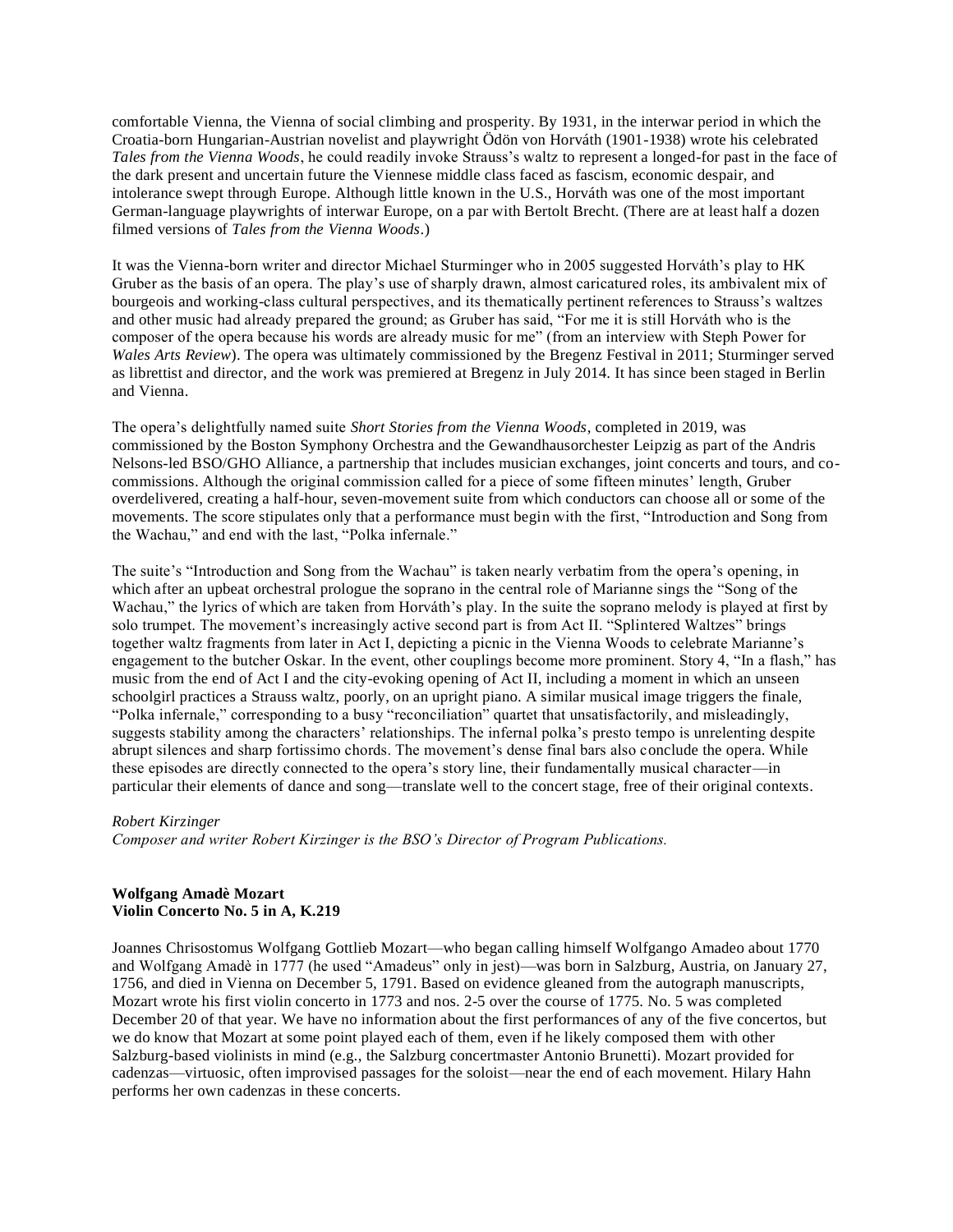In addition to the violin soloist, the scores of all five concertos call for 2 oboes, 2 horns, and strings, (except the slow movement of No. 3, which calls for flutes rather than oboes).

The year 1756 was very important in the life of Leopold Mozart (1719-1787) both personally and professionally. In January, his son Wolfgang Amadè Mozart was born, and as Leopold later said, he was "a miracle which God let be born in Salzburg." Six months after the birth of his son, Leopold published his *Essay on the Fundamental Principles of Violin Playing*. Leopold was in a unique position to write such a work. Not only was he an excellent violinist and teacher, but he had also been in the service of the Prince-Bishop of Salzburg since 1740, serving as composer and assistant *maestro di cappella*. The book was published in Augsburg, Leopold's hometown, but quickly made its way throughout Europe. Soon the treatise was in such high demand that it was translated into Dutch, French, and English. Leopold himself expanded and reissued the work in 1770 and again in 1787, the year of his death.

Leopold's text is important even today. It deals not only with violin technique but addresses performance practice, composition, and aesthetics, thereby presenting a complete picture of the 18th-century musician. Through it, we get a glimpse of Leopold's comprehensive teaching style, which sheds light on Wolfgang's development as a musician and a young man. Leopold was his son's most important teacher, advising him on everything—literature, mathematics, philosophy, religion, and of course music. Indeed, when Leopold realized how formidable Mozart's talent was, he put aside his own career and devoted himself to educating his son.

When Wolfgang was a boy, he traveled with his family throughout Europe, where his father showcased his son's enormous talents. Mozart is often depicted as playing the piano or harpsichord, but what is sometimes forgotten is his extraordinary accomplishment as a string player. Although he preferred to play the viola, and later featured it in some of his most impressive chamber works (the string quintets K.174, 515, and 516, which add an extra viola to the string quartet), he was a distinguished violinist. In 1777 he wrote to his father, "I played as if I were the finest fiddler in all Europe," to which his father replied, "You yourself do not know how well you play the violin." Strong praise indeed from Leopold, who usually had nothing but scorn for other violinists!

When Mozart and his father returned from two trips to Italy in the late 1760s and early 1770s, Mozart found himself back in Salzburg without the opera commissions or a permanent position in Italy he had so desired. It was then that he turned his attention to instrumental composition, writing many of his famous serenades (including the *Serenata notturna*, K.239; *Haffner*, K.250, and *Posthorn*, K.320), his first original piano concerto (K.175), and the violin concertos.

Mozart's compositional development in the concerto genre can be traced through an examination of these five concertos. Although they were all written within a mere two years of each other, one can clearly see in them Mozart's progression from a competent composer indebted to the past, to a master of the genre, experimenting with innovative techniques such as abrupt shifts in tone, texture, and passion within a single movement. Perhaps these techniques are traceable in part to his father's precept that a good performer should be able to move without effort from the "mournful to the merry...in a word, he must play everything in such a way that he will himself be moved by it." Mozart's concertos move seamlessly between extremes of emotion and passion; and when experiencing a good performance, the audience should too. Even at such a young age—he was only 19 when he wrote the last of these concertos—Mozart proved he was not only the master of the concerto but the master of the violin. He fully realized in these pieces not only the dramatic possibilities in the dialogue between soloist and orchestra but the real elegance and power of the violin, the possibilities of which he first learned from his father.

The final concerto, the Violin Concerto No. 5 in A, K.219, is the most daring. It begins with the orchestral exposition, yet when the soloist enters it is with an expressive Adagio, completely different in tone and feeling. The effect is almost as if the soloist has begun playing the second movement rather than continuing the first. After the initial surprise, however, the soloist again plays Allegro, but this time with a new theme. The innovation here is that Mozart restates the original orchestral theme as the accompaniment to the new melody. Because the unexpected Adagio section occurs so close to the opening, when the movement does come to a close we are left questioning if the Adagio music will recur before the first movement ends. It does not. Instead, Mozart continues on to the middle movement, the longest and most elaborate of the three. Several years later, Antonio Brunetti, then concertmaster of the Salzburg court orchestra, advised Mozart that he found this movement too long and "studied." Mozart ultimately wrote a new Adagio for him, K.261. The final movement is a Rondeau composed in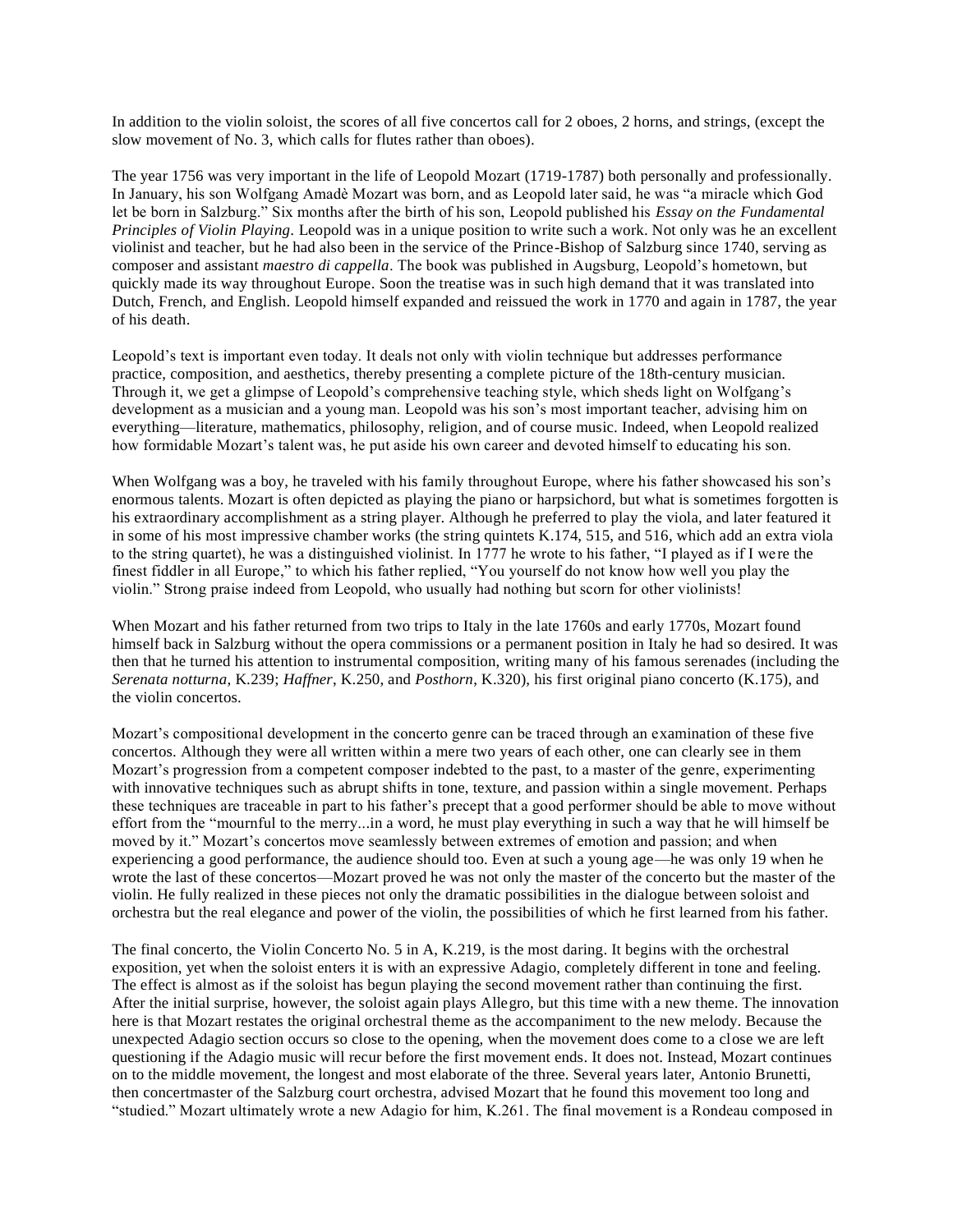the style of a minuet. The contrasting middle section, often called the "Turkish section," is filled with dramatic percussive effects with the cellos and basses instructed to "*coll'arco roverscio*" (hit the strings with the wood of the bow, not the hair), as well as being given forceful chromatic passages. After the rousing interlude, however, the movement ends again with the most graceful of minuet gestures.

### *Elizabeth Seitz*

*Elizabeth Seitz is a faculty member at the Boston Conservatory, a frequent guest speaker for the Boston Symphony Orchestra and Boston Lyric Opera, and a musicologist whose interests range from Mozart, Schubert, and Mahler to Falla and Tito Puente.*

The first BSO performance of Mozart's Violin Concerto No. 5, K.219, took place in Providence, Rhode Island, on December 31, 1907; Carl Wendling was soloist with conductor Karl Muck, the same performers then repeating the work as the season continued, in Buffalo and Troy, New York, and Cambridge. The next BSO performance was in a single Symphony Hall subscription concert, on December 15, 1930, with soloist Anton Witek and conductor Richard Burgin. The most recent BSO performance at Symphony Hall was September 30, 2011, featuring Anne-Sophie Mutter as both soloist and conductor; she performed all five Mozart concertos in two evenings with the BSO. The most recent BSO performance took place at Tanglewood on August 1, 2021, with Alan Gilbert conducting and Stefan Jackiw as soloist.

### **Sergei Prokofiev Symphony No. 5 in B-flat, Opus 100**

Sergei Sergeievich Prokofiev was born in Sontsovka, Ekaterinoslav district, Ukraine, on April 27, 1891, and died at Nikolina Gora, near Moscow, on March 5, 1953. He composed most of the Symphony No. 5 during the summer of 1944 at a composers' retreat in Ivanovo, Russia, and completed it in Moscow that autumn. Prokofiev himself conducted the premiere performance at the Moscow Conservatory on January 13, 1945, with the State Symphonic Orchestra of the USSR. Serge Koussevitzky and the Boston Symphony Orchestra gave the first American performances in November 1945.

The score of Prokofiev's Symphony No. 5 calls for 2 flutes and piccolo, 2 oboes and English horn, 2 clarinets, Eflat clarinet, and bass clarinet, 2 bassoons and contrabassoon, 4 horns, 3 trumpets, 3 trombones, tuba, timpani, triangle, cymbals, tambourine, snare drum, wood block, bass drum, tam-tam, harp, piano, and strings.

Though he never returned to his native country after the Revolution and though he became an ardent American patriot, the legendary Boston Symphony music director Serge Koussevitzky maintained a profound inner identity as a Russian and as such sympathized passionately with the Soviet Union's war effort against the Germans. For this reason, his performances here—often they were American premieres—of the important wartime compositions of Dmitri Shostakovich and Sergei Prokofiev were acts of commitment that went beyond the ordinary range of professional responsibility, ambition, and rivalry with colleagues. Aware of the material difficulties under which Russian composers labored, he regularly arranged to have shipments of music paper sent from Boston to the Soviet Composers' Union, and it gave him particular pleasure to discover that the score of Prokofiev's Fifth Symphony, whose manuscript is now in the Boston Public Library, was written on paper that had made the long round-trip from a store on Boylston Street in Boston.

Prokofiev and Koussevitzky, moreover, had known each other a long time. They had certainly known about each other as far back as 1908 when the 34-year-old Koussevitzky, then the world's leading virtuoso on the double bass and already on the way to his even more important careers as conductor and publisher, repeatedly rejected for publication the scores submitted by the teenage composer. Soon the relationship became more positive. In 1914, Koussevitzky invited Prokofiev to play his Piano Concerto No. 1 at a concert in Moscow, an event that marked the beginning of more than thirty years' devoted sponsorship on the part of the conductor. Between 1916 and 1937, Koussevitzky published many works by Prokofiev, including the *Visions fugitives*, the Third and Fourth piano sonatas, the *Scythian Suite*, the Dostoyevsky opera *The Gambler*, the ballet *Chout*, the *Lieutenant Kijé* Suite, and several books of songs. In addition he frequently invited Prokofiev to Boston: the composer appeared with the Boston Symphony as piano soloist in 1926 (Concerto No. 3), 1930 (Concerto No. 2), 1932-33 (Concerto No. 5), and 1937 (Concerto No. 3), and in 1938 he not only played his First Concerto but conducted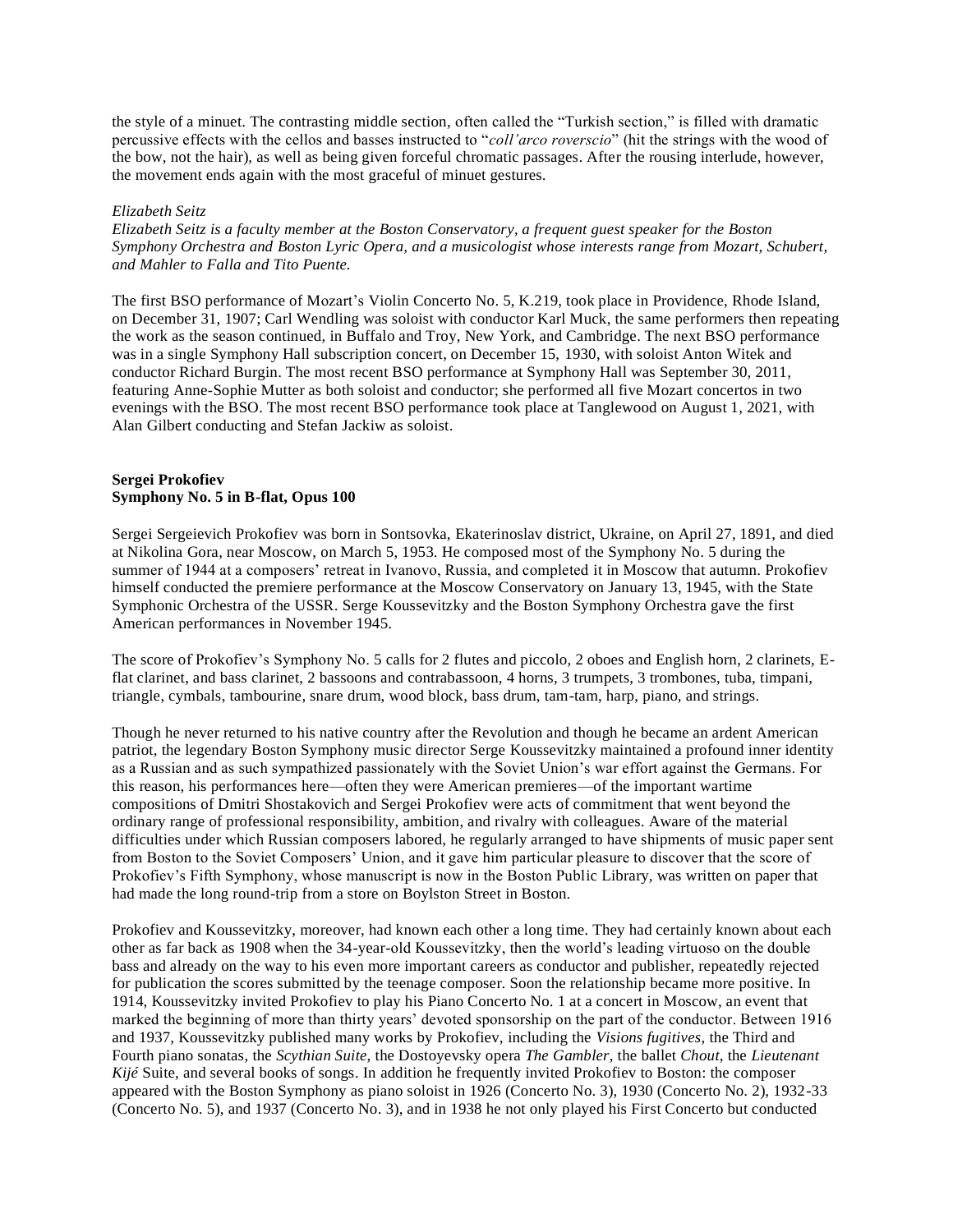the suite from his ballet *Chout*, the Suite No. 2 from the *Romeo and Juliet* ballet, and the American premiere of *Peter and the Wolf*.

Prokofiev's Third and Fourth symphonies had been byproducts of the composer's works for the theater, the former using material from the opera *The Flaming Angel*, the latter from the ballet *The Prodigal Son*. Not since the Second Symphony of 1924 had Prokofiev set out to write a symphony from scratch when, in the summer of 1944, he began a work "glorifying the human spirit...praising the free and happy man—his strength, his generosity, and the purity of his soul." The composer also remarked that he thought of the score as "[crowning] a great period of my work." When he returned to the U.S.S.R. for good in 1933 after a fifteen-year stay in the West, Prokofiev had radically bent his style to suit the imperatives of Soviet theories of art, and, no doubt, to answer some inner needs of his own. His music became more mellifluous, less biting, and surely less inclined to humor, and it can seem downright self-conscious in its concern not to rub the wrong way. Such popular Prokofiev scores of the 1930s as the Violin Concerto No. 2 and the ballet *Romeo and Juliet* impressively demonstrate the possibilities of his new manner.

Discussion of the evolution of Prokofiev's later style has, not surprisingly, become mired in politics. Soviet critics, notably his more or less official biographer, Israel Nestyev, tend to imply that the composer only found himself after he came home; Western critics, especially if they are politically conservative, are inclined to deplore the softening of Prokofiev's music from the '30s on. Prokofiev had little to say about any of this: unlike Shostakovich, he didn't even repudiate his own earlier music. It may be, though, that his statement about the Fifth Symphony as a work that "crowns a great period" refers to what a musician might perceive regardless of political context, which is that here the composer has absolutely mastered his style, speaking his chosen language without self-consciousness, discomfort, compromise, and foreign accent. Even in the 19th century, good composers could be baffled by the question of how to confront the sonata style defined by Haydn, Mozart, and Beethoven, how to get at its substance and not just its shell. Here, in the Fifth Symphony, the 53-year-old Prokofiev takes on the challenge with the confidence, the freshness of approach, and the skill of a master.

He begins with a fairly slow movement in richly developed sonata form, picking up from Beethoven (String Quartet in F, Opus 59, No. 1, first movement) and Brahms (Symphony No. 4, first movement) the device of seeming to embark upon a formal repeat of the exposition, only to have a dramatic turn of harmony reveal that in fact the development has begun. The scherzo brings back a touch of the old Prokofiev, the wry humorist from whom Shostakovich learned so much. An Adagio at once somber and lyrical is followed by an exuberant finale. From the symphony's first page with its tart octaves of flute and bassoon, to the coda of the finale, with that daring scoring for solo strings, piano, harp, and percussion, all of this is most brilliantly worked out for the orchestra.

## *Michael Steinberg*

*Michael Steinberg was program annotator of the Boston Symphony Orchestra from 1976 to 1979, and after that of the San Francisco Symphony and New York Philharmonic. Oxford University Press has published three compilations of his program notes, devoted to symphonies, concertos, and the great works for chorus and orchestra.*

## **To Read and Hear More…**

For a complete BSO performance history of any piece on the program, readers are encouraged to visit the BSO Archives' online database, "HENRY," named for BSO founder Henry Lee Higginson, at [archives.bso.org.](http://archives.bso.org/)

The publisher of HK Gruber's music is Boosey & Hawkes, whose website features a wealth of information about the composer (www.boosey.com/composer/hk+gruber), including a short video interview/documentary, "HK Gruber on HK Gruber," illuminating his vibrant personality. The site also includes up-to-date biographical information and works list. Though out of date, a 2001 article on Gruber by David Murray and Sigrid Wiesmann in the *New Grove Dictionary* includes useful background information. Although a recording of his opera *Tales from the Vienna Woods* is not yet available, Gruber's music is well represented on disc and through streaming services. Recordings of Gruber's famous *Frankenstein!!* featuring the composer as chansonnier include those by the Salzburg Camerata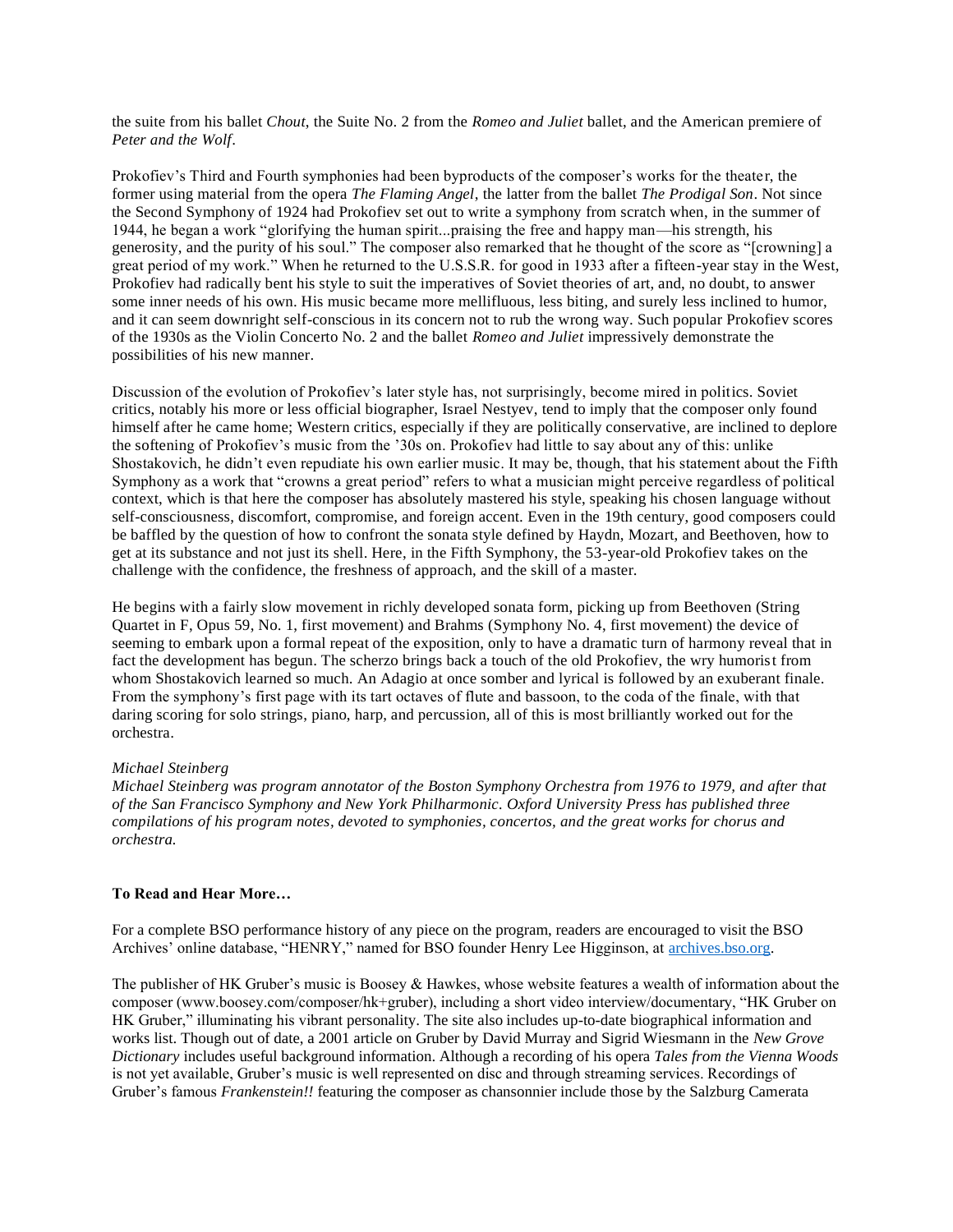Academica led by Franz Welser-Möst (EMI) and by the BBC Philharmonic, featuring Gruber as both vocalist and conductor (Chandos).

Major modern biographies of Mozart include Maynard Solomon's *Mozart: A Life* (Harper Perennial), Robert Gutman's *Mozart: A Cultural Biography* (Harcourt Brace Jovanovich/Harvest), and frequent BSO contributor Jan Swafford's recent *Mozart: The Reign of Love*, published in a paperback edition this month (Harper). Peter Gay's *Mozart* is a concise, straightforward introduction to the composer's life, reputation, and artistry (Penguin paperback). John Rosselli's *The life of Mozart* is one of the compact composer biographies in the series "Musical Lives" (Cambridge paperback). Christoph Wolff's *Mozart at the Gateway to His Fortune: Serving the Emperor, 1788-1791* takes a close look at the realities, prospects, and interrupted promise of the composer's final years and debunks persistent myths about his decline (Norton). Also of interest is Julian Rushton's *Mozart: His Life and Work*, in the "Master Musicians" series (Oxford). Notes by Michael Steinberg on Mozart's violin concertos 3, 4, and 5 are in his compilation volume *The Concerto–A Listener's Guide* (Oxford paperback). Donald Francis Tovey's notes on Mozart's violin concertos in D major and A major (No. 4, K.218, and No. 5, K.219, respectively) are among his *Essays in Musical Analysis* (Oxford paperback).

Hilary Hahn recorded Mozart's Violin Concerto No. 5 in A with Paavo Järvi and the Deutsche Kammerphilharmonie Bremen (Deutsche Grammophon, on a disc with Vieuxtemps's Concerto No. 4). Recordings of the complete five-concerto cycle include Anne-Sophie Mutter's in the dual role of soloist and conductor with the London Philharmonic Orchestra (Deutsche Grammophon), Pamela Frank's with David Zinman and the Tonhalle Orchestra (Arte Nova), Arthur Grumiaux's with Colin Davis and the London Symphony Orchestra (Philips), soloist/conductor Gidon Kremer's, recorded live with the Kremerata Baltica (Nonesuch), Itzhak Perlman's with James Levine and the Vienna Philharmonic (Deutsche Grammophon), Henryk Szeryng's with Alexander Gibson and the New Philharmonia Orchestra (Philips), and soloist/conductor Christian Tetzlaff's with the German Chamber Philharmonic Bremen (Virgin Classics).

The important modern study of Prokofiev in English is Harlow Robinson's *Sergei Prokofiev: A Biography*, published originally in 1987 and reprinted in 2002 with a new foreword and afterword by the author (Northeastern University Press). Robinson's book avoids the biased attitudes of earlier writers whose viewpoints were colored by the "Russian"-vs.- "Western" perspectives typical of their time, as reflected in such older volumes as Israel Nestyev's *Prokofiev* (Stanford University Press) and Victor Seroff's *Sergei Prokofiev: A Soviet Tragedy* (Taplinger). More recently Robinson produced *Selected Letters of Sergei Prokofiev*, newly translating and editing a volume of previously unpublished Prokofiev correspondence (Northeastern University Press). *Sergey Prokofiev* by Daniel Jaffé is in the well-illustrated series "20th-Century Composers" (Phaidon paperback). Michael Steinberg's *The Symphony–A Listener's Guide* includes his program notes on Prokofiev's symphonies 1 (*Classical*), 5, and 6 (Oxford University Press). *Prokofiev by Prokofiev: A Composer's Memoir* is an autobiographical account covering the first seventeen years of Prokofiev's life, through his days at the St. Petersburg Conservatory (Doubleday). Also worth noting is *Sergey Prokofiev Diaries*, translated by Anthony Phillips, in three volumes (Cornell University Press).

There are two Boston Symphony Orchestra recordings of Prokofiev's Symphony No. 5, both made originally for RCA: with Serge Koussevitzky conducting, from 1946, and with Erich Leinsdorf conducting, from 1963. Among the many other recordings of Prokofiev's Fifth Symphony are those by Marin Alsop with the São Paulo Symphony Orchestra (Naxos), Leonard Bernstein with the New York Philharmonic (Sony), Valery Gergiev with the London Symphony Orchestra (Philips) or live with the Mariinsky Theatre Orchestra (Mariinsky), Mariss Jansons with the Concertgebouw Orchestra (RCO), Vassily Petrenko with the Oslo Philarmonic (Lawo Classics), Gennady Rozhdestvensky with the Leningrad Philharmonic (BBC Legends, a monaural concert performance), and Tugan Sokhiev with the Deutsche Symphonieorchester Berlin (Sony).

*Marc Mandel/Robert Kirzinger*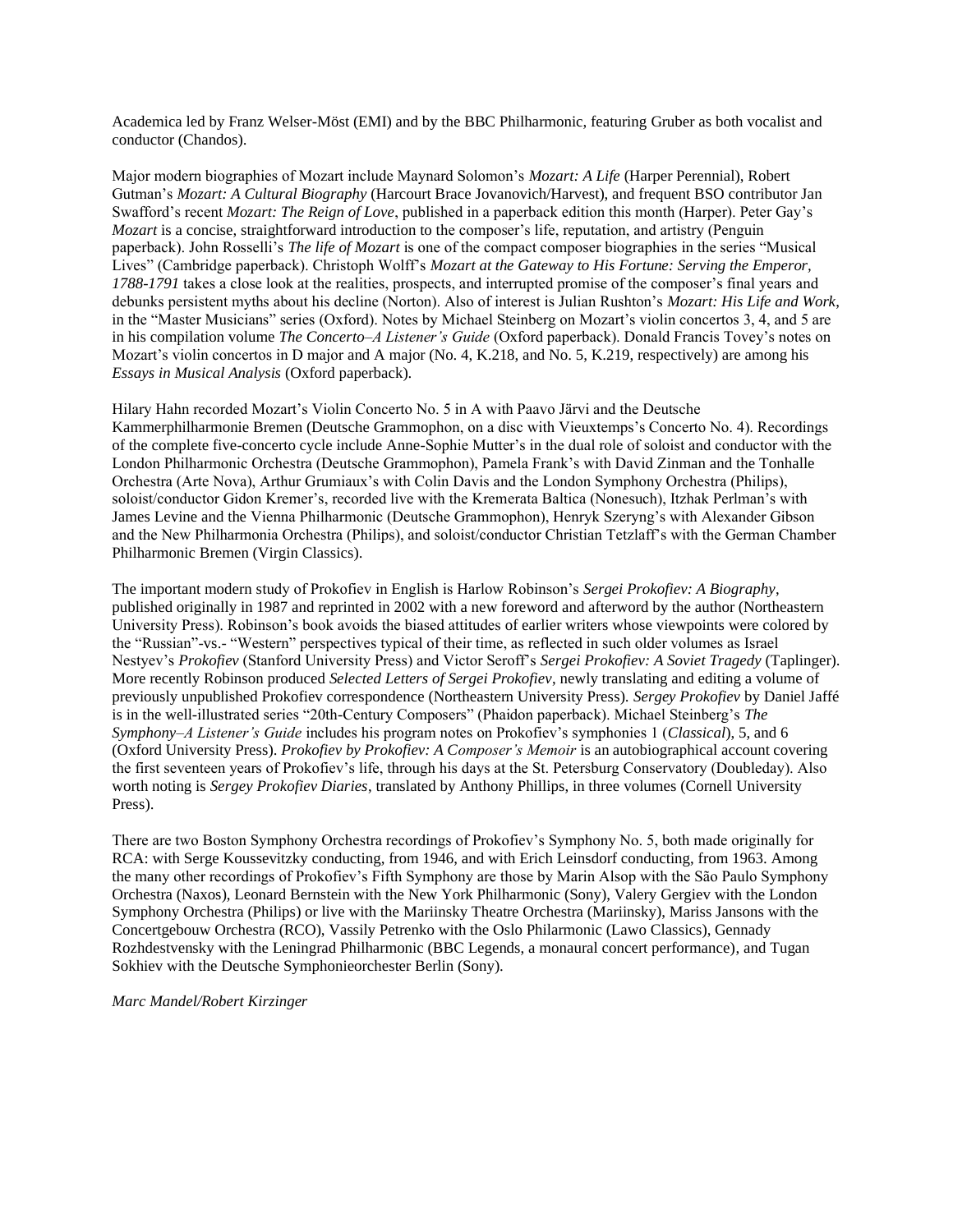### **ARTISTS**

#### **Andris Nelsons**

*Ray and Maria Stata Music Director, endowed in perpetuity*

The 2021-2022 season is Andris Nelsons' eighth as the Boston Symphony Orchestra's Ray and Maria Stata Music Director. In summer 2015, following his first season as music director, his contract with the BSO was extended through the 2021-2022 season. In February 2018, he was also named Gewandhauskapellmeister of the Gewandhausorchester Leipzig. In October 2020, the BSO and GHO jointly announced extensions to Mr. Nelsons' contracts. His contract with the BSO was extended until 2025, and his GHO contract until 2027. An evergreen clause in his BSO contract reflects a mutual intention for long-term collaboration beyond the years of the agreement. In fall 2019, Mr. Nelsons and the BSO hosted the Gewandhausorchester in historic concerts at Symphony Hall that included performances by the GHO as well as concerts featuring the players of both orchestras together.

The fifteenth music director in the orchestra's history, Andris Nelsons made his BSO debut at Carnegie Hall in March 2011, his Tanglewood debut in July 2012, and his BSO subscription series debut in January 2013. He has led the orchestra on three European tours and one of Japan; a scheduled February 2020 tour to East Asia was canceled due to the COVID-19 emergency. In the pandemic-affected 2020-2021 BSO season, Mr. Nelsons led the BSO in six of the fifteen concerts streamed as part of the orchestra's BSO NOW virtual season recorded in Symphony Hall. The diverse repertoire ranged from Beethoven symphonies and music of Schumann and Brahms to several recent works by leading young American composers. His BSO repertoire in the 2021-2022 season ranges from favorites by Rachmaninoff and Sibelius to world and American premieres of BSO-commissioned works by HK Gruber, Jörg Widmann, Unsuk Chin, and Kaija Saariaho. This season also marks the culmination of Mr. Nelsons' multi-season joint project with the BSO and GHO to perform and record major works of Richard Strauss, to be released by Deutsche Grammophon.

Andris Nelsons and the BSO's ongoing series of recordings of the complete Shostakovich symphonies for Deutsche Grammophon, so far encompassing ten of the fifteen symphonies, has earned three Grammy Awards for Best Orchestral Performance and one for Best Engineered Album. The latest installment, featuring symphonies nos. 1, 14, and 15 and the Chamber Symphony, Op. 110a, was released in June 2021. Future releases will explore the composer's concertos for piano, violin, and cello, and his monumental opera *Lady Macbeth of the Mtsensk District*. Mr. Nelsons' other recordings with the BSO include the complete Brahms symphonies for the BSO Classics label and a Naxos release of recent American works commissioned and premiered by the orchestra. Under an exclusive contract with Deutsche Grammophon, he has also recorded the complete Beethoven symphonies with the Vienna Philharmonic (released in 2019) and is recording the Bruckner symphonies with the GHO.

Mr. Nelsons frequently leads such orchestras as the Berlin Philharmonic, Bavarian Radio Symphony Orchestra, and the Concertgebouw in Amsterdam, and appears with such opera companies as the Bayreuth Festival and the Royal Opera House, Covent Garden. Born in Riga in 1978 into a family of musicians, Andris Nelsons began his career as a trumpeter in the Latvian National Opera Orchestra before studying conducting. He was Music Director of the City of Birmingham Symphony Orchestra (2008-2015), Principal Conductor of Nordwestdeutsche Philharmonie in Herford, Germany (2006-2009), and Music Director of the Latvian National Opera (2003-2007).

### **Hilary Hahn**

Three-time Grammy Award-winning violinist Hilary Hahn is renowned for her musicality, expansive interpretations of an incredibly varied repertoire, and organic connections with her audience. Her creative approach to musicmaking and her commitment to sharing her experiences with a global community have made her a fan favorite. Ms. Hahn is a prolific recording artist and commissioner of new works, and her 21 feature recordings have received every critical prize in the international press. This season, as Virtual Artist-in-Residence with the Philharmonic Society of Orange County, she gave the world premiere of her newly composed cadenza to Mozart's Violin Concerto No. 5 (the cadenza she plays in the present BSO performances). She performed the concerto with the Houston and Dallas symphony orchestras; in Dallas, she delivered the keynote speech of the Second Annual Women in Classical Music Symposium. She also performed the Dvořák Violin Concerto with both the Orchestre Philharmonique de Radio France and Frankfurt Radio Symphony Orchestra. In March 2021, Deutsche Grammophon